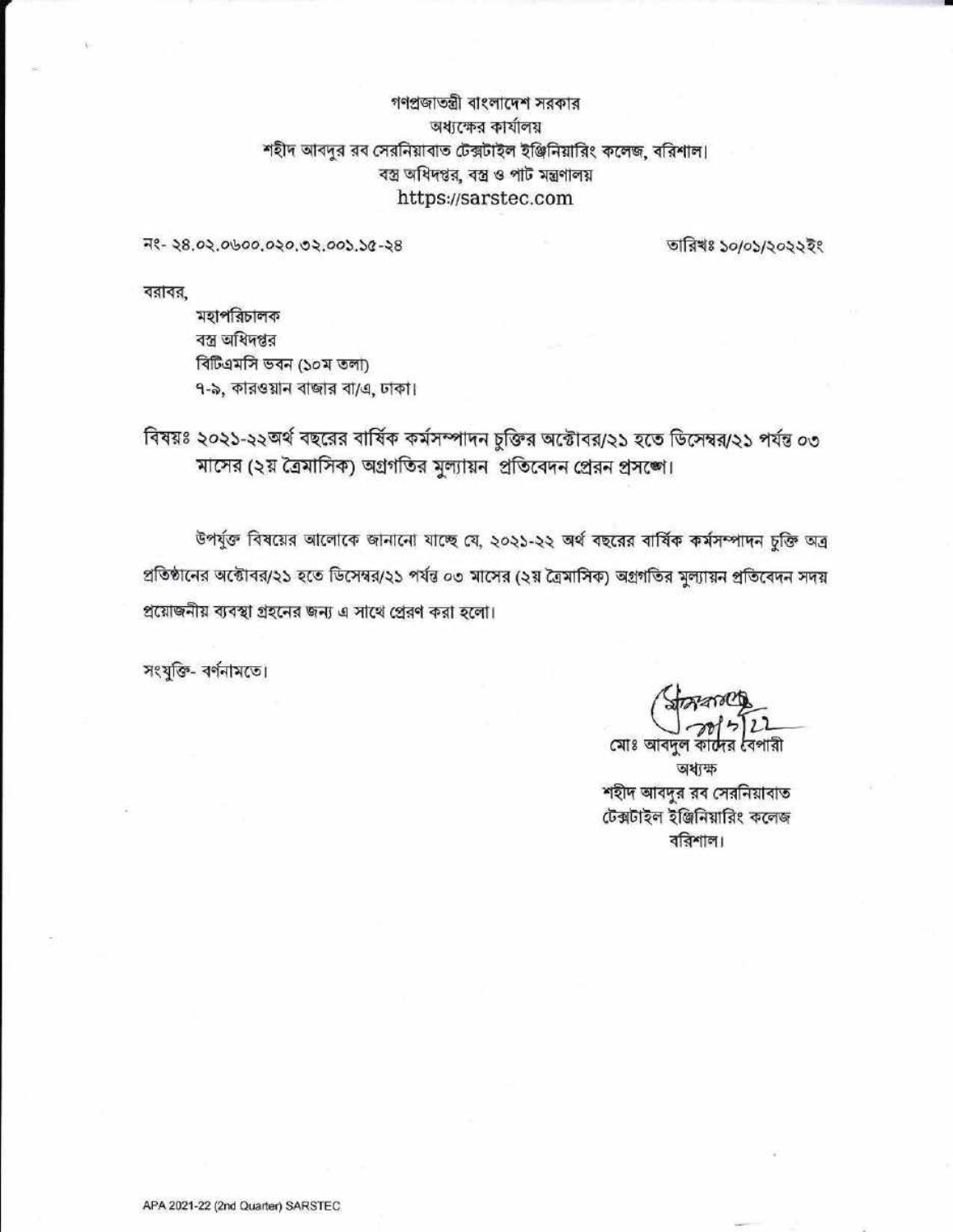$C - F = 0$ 

**Mitcles Miclay**  $P = 2$  $B<sub>0</sub>$  $B<sub>1</sub>$  $\approx$ চলমান  $B<sub>0</sub>$ **Pales**  $P = 9$  $PQ|H$  $P = 1$ R ł. Ŧ Ŷ. ŧ  $\ddagger$  $\mathfrak{t}$ **AIL-AS FALA** %o  $rac{6}{5}$ 0000 2380  $2000$ 82%  $82%$ 82%  $83%$ **PPO**  $\frac{2}{3}$  $\delta$ শহীদ আবদুর রব সেরনিয়াবাত টেক্সটাইল ইঞ্জিনিয়ারিং কলেজ, বরিশাল, কৌশলগত উদ্দেশ্য, অগ্রাধিকার কার্যক্রপাদন সূচক এবং লক্ষমাত্রাসমূহ  $\widetilde{\vphantom{a}}$ S,  $\widetilde{\mathcal{E}}$ œ œ  $\mathbf{I}$  $\mathbf{i}$  $\mathbf{I}$ 4  $\infty$  $\infty$ নক্ষমাত্ৰা/নিৰ্ণায়ক ২০২০-২১  $\frac{1}{2}$  $300<sub>5</sub>$ 90%  $0.5200$  $63%$  $a \ge 96$  $62%$ 0890  $\chi$  $\frac{5}{2}$  $\pmb{\cdot}$  $\mathbf{i}$  $\,$   $\,$  $\mathfrak i$  $\ddot{\ddot{\ }}$  $\sigma$  $\ddot{\phantom{a}}$  $\sigma$  $\frac{1}{2}$  $\ddot{\phantom{a}}$ ÷  $\bullet$ J. **Gell** 9604 opeo 52% ७२%  $3800$ いころ しょう  $\boldsymbol{\hat{z}}$  $38$  $\,$  ; D J. ري  $\boldsymbol{A}$  $\mathbf{I}$  $\mathbf{i}$ J.  $\frac{1}{2}$  $\frac{1}{2}$  $\ddot{\phantom{a}}$ رو **Lynn Level**  $%$ 0000 2840  $\frac{1}{3}$ **Georg** 92% 92% 92% 92%  $\mathcal{S}$  $\frac{3}{6}$  $\mathbf{i}$  $\sigma$  $\mathfrak{t}$  $\ddot{\phantom{a}}$  $\mathbf{1}$  $\mathfrak t$ ï  $\sigma$  $\frac{1}{4}$  $\pmb{\cdot}$  $\mathbf{I}$  $\mathbf{I}$  $\sigma$ অসাধারণ  $200%$ 9654 9624  $b - 2%$ **PSS4** 0002 **PS2%** 9624 9654 9654 8000  $\stackrel{9}{\scriptstyle\sim}$ A  $\mathbf{1}$  $\mathfrak{t}$ Ł  $\mathbf i$ Ą  $\mathbf{I}$ ł  $\blacktriangle$ Ŧ জন্মগ্ৰাত্তা 12 | 2 | 4 | 5 ermand 四度年 **Diricts** विकासीयी 四年一 **DIKIdal** लेकाशवी Leithel **Ulkfdalo DIGEN** b অর্জন अर्थन अर्छन অর্থন অর্জন वर्षन अर्थन पार्कन অর্জন অর্জন **Hulles** সূচকে  $\frac{1}{2}$  and कांत्र **P.00** 9.00  $b.00$  $\frac{5}{2}$ 2.00 2.00  $2,00$ २.०० 8,00 ತಿ.೦೦ ď একক সংখ্যা ग्रह क्या সংখ্যা সংখ্যা ञ्श्≇श त्रश्चा s % Se % × 龍島 信天 श्रीहर **Blitk Shek alkk** Slick 督 昏 ∲. 剑 ¢ | ১.২.২ গৃহিত ব্যবহারিক<br>পরীক্ষা ৩.২.২ গৃহিত ব্যবহারিক<br>ক্লাশ ১.১.১ পৃহিত ধারাবাহিক ২.২.১ প্রণীত ক্লাশ বুচিন কৰ্মসম্পাদন সূচক ১.২.১ গৃহিত তাত্ত্বিক ৩.২.১ গৃহিত তাত্তিক २.১.৩ লেভেল-৩ २.३.२ (लाकन-२  $2.3.5$  (el(sel-2) २.১.৪ লেভেল-৪ তাত্ত্বিক পরীক্ষা œ  $\frac{1}{|t|}$ 响射 计传 আভ্যন্তরীণ পরীক্ষা গ্রহণ ২.৩ বিত্রসসি কোর্সে ১.১ বিএসসি কোর্সে ১.২ विश्वमनि क्यार्ज ২.২ বিএসসি কোর্সে २.३ विक्रानि क्यान চূড়ান্ত পরীক্ষা গ্রহণ শিক্ষার্থীর উপস্থিতি ট্ৰাম বুটিন অনুযায়ী তাশ বুটিন প্ৰণয়ন কাৰ্যক্ৰম লেভেল ভিত্তিক 0 ক্লাশ গ্ৰহণ APA 2021-22 (2nd Quarter) SARSTEC lleakhth  $C40 - C45$ 38,00 20,00  $\frac{1}{\sqrt{2}}$  $\mathbf{F}$ H ২. শ্ৰেণীকক্ষে<br>নিক্ষাৰী উপস্থিতি নিশ্চিতকরণ এবং পুণগত শিক্ষাদান<br>জোৱদাৱকরণ **Anticokty**  $C47.9$  $5.$  निर्शाविङ পরীক্ষা গ্রহণ **Liberaldork** n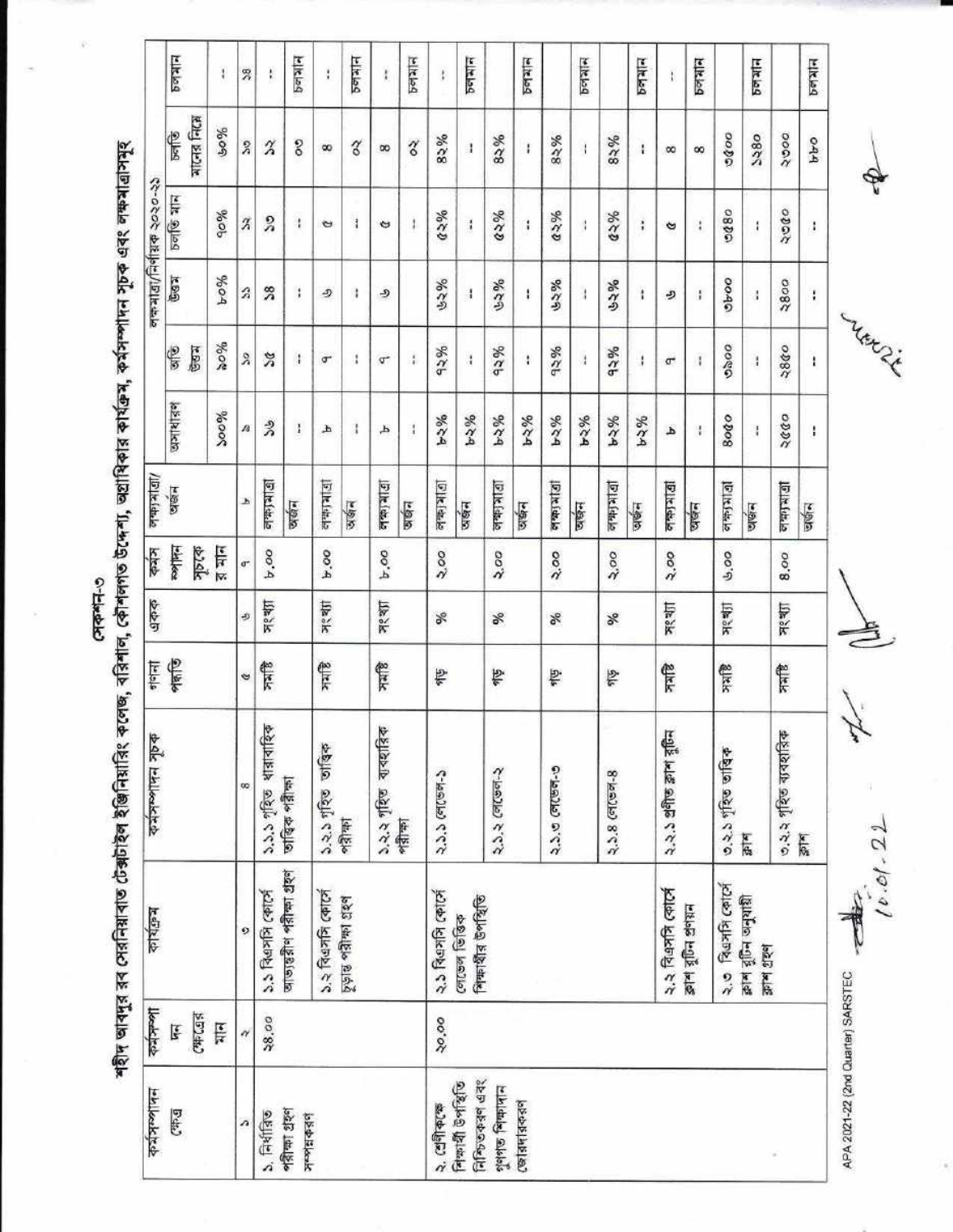|                                                                                       |                  | $5$ elskel<br>allors Fical<br>$\frac{1}{2}$ | J<br>90%      | z                                | $\ddot{i}$                  | <b>Pelaied</b>                    |               | $P =  A $ |                      | ï<br><b>SLAIR</b> | $PQ =$    | ì                | Peletep          | î                | $567$ allel      | ł<br>k) ok          | $P =  A $             | ł                        | $\Lambda$                                             |                         | ŧ                                                  |                                                |
|---------------------------------------------------------------------------------------|------------------|---------------------------------------------|---------------|----------------------------------|-----------------------------|-----------------------------------|---------------|-----------|----------------------|-------------------|-----------|------------------|------------------|------------------|------------------|---------------------|-----------------------|--------------------------|-------------------------------------------------------|-------------------------|----------------------------------------------------|------------------------------------------------|
|                                                                                       |                  | চলতি যান                                    | 90%           | $\rm{z}$                         | Ğ,                          | Ŧ                                 | G             | Ï         |                      | षुलांदे           | ŧ         | ø                | $\frac{1}{8}$    | এপ্রিল           | ì                | <b>EJ DC</b>        | ţ.                    | P <sub>d</sub>           | Å                                                     | $\frac{8}{2}$           | $\ddot{\ast}$                                      | I,                                             |
|                                                                                       |                  | 567                                         | 6004          | Ż                                | 4127                        | Ţ.                                | এপ্রিল        | ţ         |                      | $\mathbf{F}$      | I.        | œ                |                  | <b>Alt</b>       |                  | <b>K) oc</b>        |                       | न्म                      | 1                                                     | $\frac{\eta}{R}$        | $\ddot{i}$                                         | л                                              |
|                                                                                       |                  | Ç<br><b>Bay</b>                             | 4008          |                                  | Ψķ                          | ŧ,                                | Allk          | ţ         | J                    |                   | ŧ         | ¢                | $\mathbf{I}$     |                  | ফেব্রুয়ারী<br>ł | ত ব                 | ï                     | š                        | $\mathfrak l$                                         | $\frac{2}{3}$           | $\ddot{\phantom{a}}$                               | N                                              |
| $\mathcal{S}^{\mathsf{c}}$                                                            |                  | वनाधान्न                                    | 200%          | Æ                                | ফেবুয়ারী                   | I.                                | (विधिक)       | ţ         | এপ্রিল               |                   | ŧ         | 步                | t                |                  | खानुशाही<br>ţ    | এপ্রিল              | ŧ                     | es<br>S                  | $\downarrow$                                          | $\frac{\sigma}{\ell^2}$ | $\frac{\sigma}{\Lambda}$                           | D                                              |
|                                                                                       |                  |                                             |               | ĴЬ.                              | <b>Diritale</b>             | ञर्खन                             | $D[k]$ du let | जर्षन     | 四次海河                 |                   | ज्ञान     | <b>DIKI dale</b> | अर्थन            | <b>Girida</b>    | प्रार्थन         | 1918640             | অর্জন                 | 145040                   | <b>Calered</b>                                        | 12 法位                   | णकन                                                | <b>District</b>                                |
| লক্ষমাত্ৰা/নিৰ্ণায়ক ২০২০-২১<br>(5 A B)<br>अर्थन                                      | কৰস              | politic                                     | র মান         | $\sigma^{\scriptscriptstyle\pm}$ | 2,00                        |                                   | 200           |           | 2.00                 |                   |           | 9,00             |                  | 5.00             |                  | 2,00                |                       | 2.00                     |                                                       | 2.00                    |                                                    | 2.00                                           |
| ক্ষকে                                                                                 |                  |                                             |               | رد                               | जस्रि                       |                                   | जंडिय         |           | जस्मि                |                   |           | जंब्रिश          |                  | जस्थि            |                  | जस्रि               |                       | न्थ्या                   |                                                       | <b>সংখ্যা</b>           |                                                    | সংখ্যা                                         |
|                                                                                       |                  |                                             |               | $\ddot{\phantom{0}}$             | जन्नि                       |                                   | छान्निथ       |           | जाबिश                |                   |           | जस्रि            |                  | जाविश्व          |                  | जस्थि               |                       | <b>alkk</b>              |                                                       | <b>altk</b>             |                                                    | <b>Slitk</b>                                   |
| 일화                                                                                    |                  |                                             |               | œ                                | ৩.১.১ অনুষ্ঠিত ইনডোর        |                                   | ७.३.२ अनुष्ठि |           | ৩.২.১ প্রকাশিত       |                   | ম্যাগাজিন | $0.0.3$ সকল      | জাতীয় দিবস পালন | 0.8.5आ(साकी      | <b>delaheb</b>   | ৩.৫.১ অনুষ্ঠিত নবীন | $43 -$                | 8.3.3 विक्षानि क्यार्ट्स | <b>CIVER SHOWER LESSER</b><br>ইভাস্ট্রিয়াল এটাচমেন্ট | 8.3.२ जिल्लामा त्काल    | <b>Plated Hook Kepple</b><br>ইভাস্টিয়াল এটাচমেন্ট | ৪.২.১ বিএসসি কোর্সের<br>ছাত্ৰ-ছাত্ৰীদেৱ গবেষণা |
| আউটডোর গেমস<br>$C = 157$                                                              |                  |                                             |               | 0                                | ७.३ वार्षिक क्रीड़ा         |                                   |               |           | ৩.২ ম্যাগাজিন প্ৰকাশ |                   |           | ৩.৩ জাতীয় দিবস  | পালন             | $-59$ 3 4-10-191 | जात्याजन         | $0.0$ alla dan      | जनुष्ठीत्नि जात्याकिन | 8.5 शिक्ष काउशानाग्न     | ইভাস্ট্রিয়াল এটাচমেন্ট                               | শিক্ষার্থী প্রেরণ       |                                                    | 8.२ निकक ७ छात्र-<br>ছাত্ৰীদের গবেষণা          |
| প্ৰতিযোগিতা আয়োজন                                                                    |                  | (4762, 647)<br>Ţ                            | $\frac{1}{3}$ | $\gamma$                         | 32,00                       |                                   |               |           |                      |                   |           |                  |                  |                  |                  |                     |                       | b.00                     |                                                       |                         |                                                    |                                                |
| $rac{1}{2}$<br>$\frac{1}{2}$<br>কৰ্মসম্পাদন সূচক<br>कार्यक्रम<br><b>Libraliz Mich</b> | <b>ANIANSITY</b> | E                                           |               | À                                | $\overline{\mathfrak{G}}$ . | কাৰ্যক্ৰম বৃদ্ধি করা<br>কারিকুলাম |               |           |                      |                   |           |                  |                  |                  |                  |                     |                       | 8.74                     | कांसचानाश्र श्रुत-<br>ছাত্ৰীদের                       | ইভাস্মিল                | নিশ্চিতকরণ এবং<br>абъсать                          | ছাত্ৰীদের গবেষণা<br>শিক্ষক ও ছাত্র-            |

Ar.

APA 2021-22 (2nd Quarter) SARSTEC

There is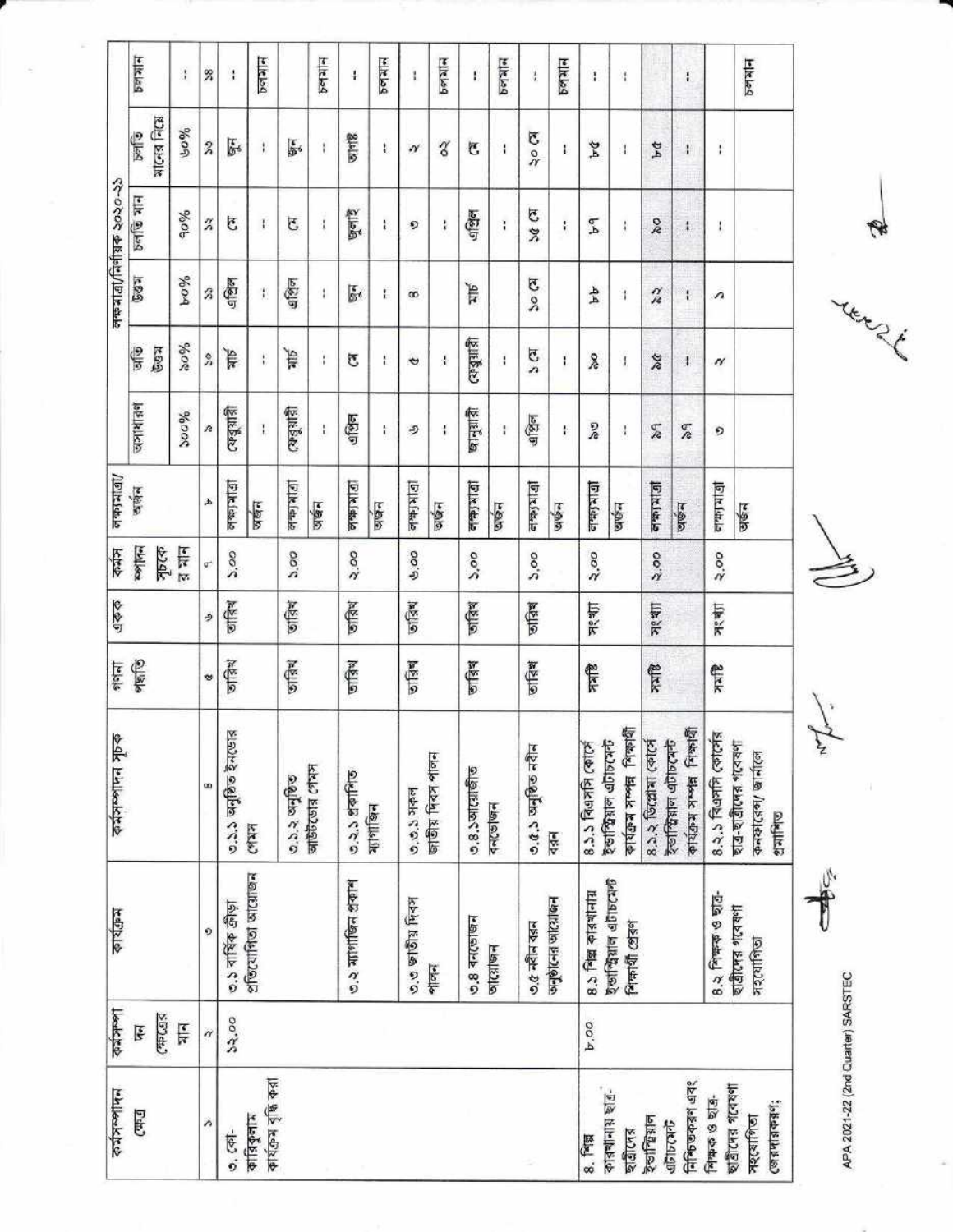|                              | PQQ                       | $\ddagger$           | 38             |                                                 | P(x z)                |                       | PQ                                      |
|------------------------------|---------------------------|----------------------|----------------|-------------------------------------------------|-----------------------|-----------------------|-----------------------------------------|
|                              | <b>MIGHS FACH</b><br>চলভি | 90%                  | 2              | $\frac{1}{2}$                                   | ì.                    | ŧ                     | ł                                       |
| লক্ষমাত্রা/নির্ণায়ক ২০২০-২১ | চলতি মান                  | 90%                  | $\mathfrak{I}$ | F <sub>4</sub>                                  | ł.                    | X                     | Ĭ                                       |
|                              | <b>Bay</b>                | 9604                 | â              | 4A                                              |                       | $\frac{2}{6}$         |                                         |
|                              | 胃菌                        | $\%$ ok              | X              | $\delta$                                        | ŧ                     | se                    | ł                                       |
|                              | प्रामशिन                  | 90006                | A              | $\frac{2}{3}$                                   | î.                    | $\frac{9}{6}$         | ı                                       |
| $\sqrt{ U }$ k $ \psi $      | ञर्खन                     |                      | ۵              | $\frac{1}{2}$                                   | অর্জন                 | القائطة العالقا       | orgin                                   |
| 医性                           | <b>Hollon</b>             | भारक<br>बाज          | œ              | 0.00                                            |                       | 0.00                  |                                         |
| একক                          |                           |                      | Ŋ              | अश्या                                           |                       | न्थ्या                |                                         |
|                              | 皇帝                        |                      | ¢              | बीमार                                           |                       | 曾々                    |                                         |
| <b>Delk Hullenkre</b>        |                           |                      | 90             | 2.3.3 विश्वभनि कार्टन                           | 530 मिलायी            | 0.3.2 जिल्लामा कार्टन | <b>Bay</b> Print                        |
| কার্যক্রম                    |                           |                      | Đ              | $\frac{1}{2}$ of $\frac{1}{2}$ or $\frac{1}{2}$ | ols was               |                       |                                         |
| Ikolete                      | (39.67)<br>Ę              | $\frac{1}{\sqrt{2}}$ | n              | ७००                                             |                       |                       |                                         |
| <b>Willowship</b>            | <b>Dete)</b>              |                      |                | c. feet work                                    | জোরদারকরণ<br>সহযোগীতা | $($ বিএসসি ও          | रेखिनिय़ांति१)<br>िल्लामा १न<br>Costore |

Aen.

yesi

₩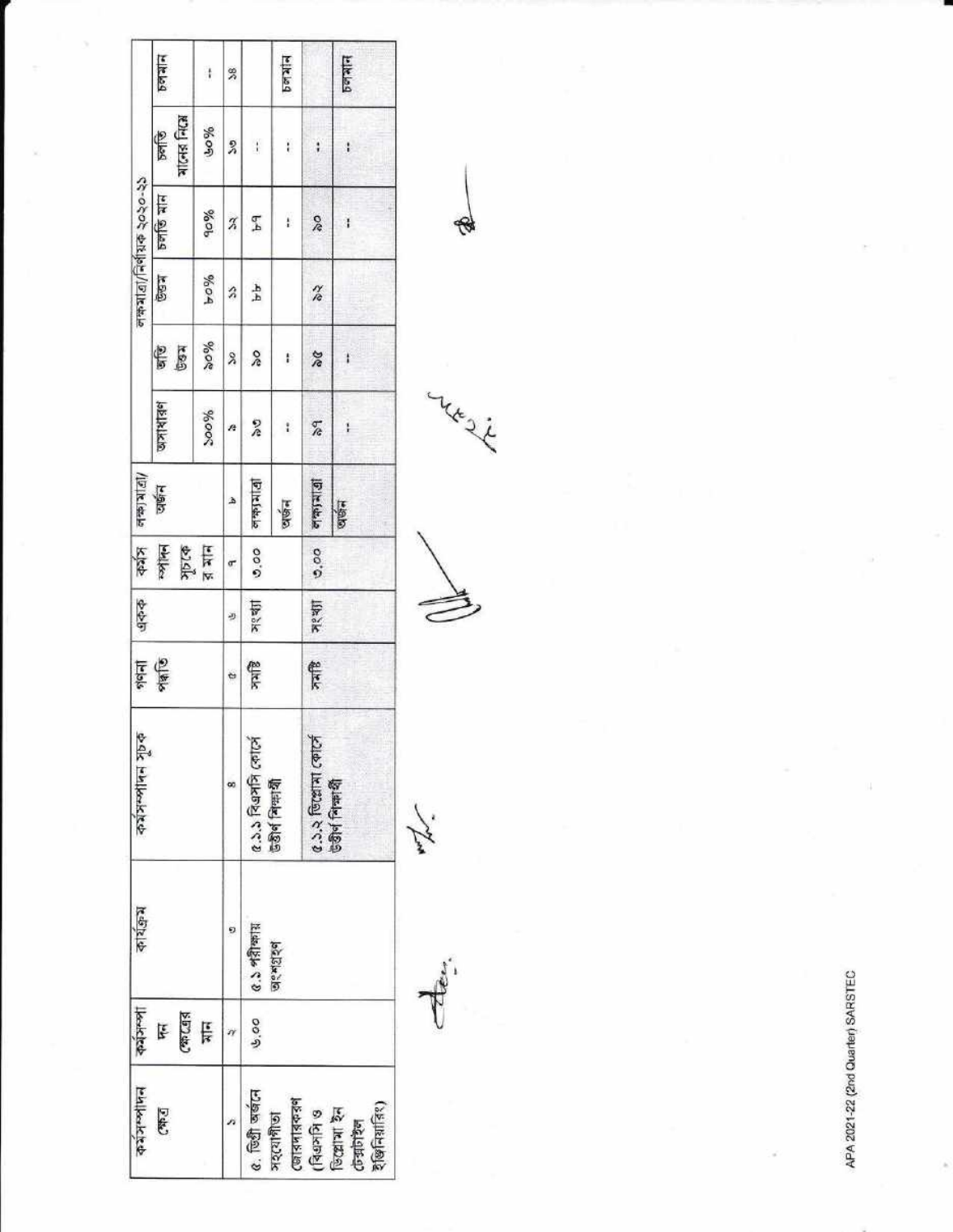## মন্ত্রিপরিষদ বিভাগ কর্তৃক নির্ধারিত সুশাসন মূলক কর্মপরিকল্পনা সমূহ<br>সংযোজনী ৪-৮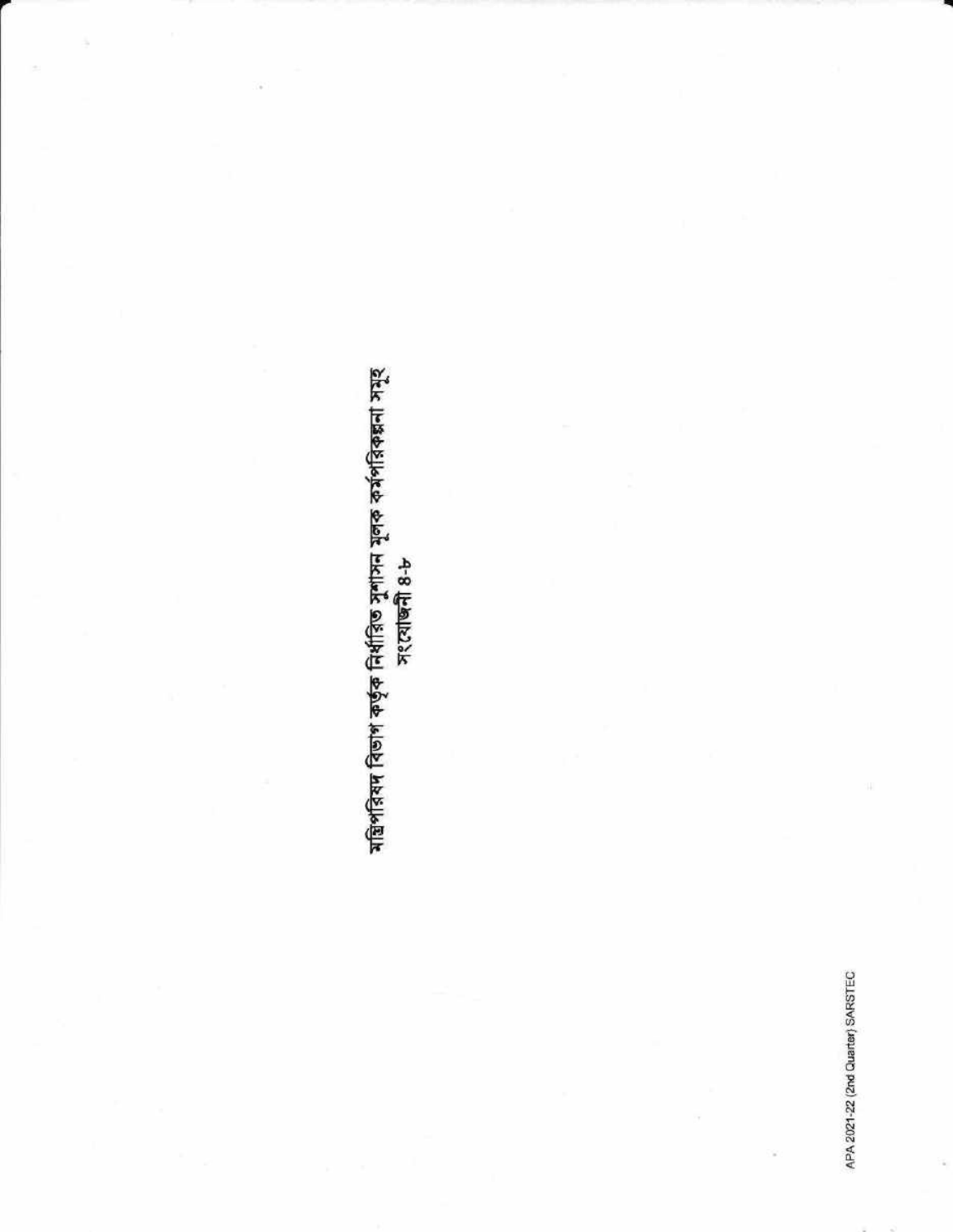अश्याष्ट्री-8

ŧ

শহীদ আবদুর রব সেরনিয়াবাত টেক্সটাইল ইঞ্জিনিয়ারিং কলেজ, বরিশালের জাতীয় শুদ্ধাচার কৌশল কর্ম-পরিকল্পনা ২০২১-২০২২

| कार्यक्षप्रश्न नाम                                                                                                  | कर्मनगरीमन                                                    | पुष्टकन्न     | 空中心             |                                            | २०२२-२२                                           | लकामाबा/         |                |                   | ৰান্তবায়ন অগ্ৰগতি পরিবীক্ষণ, ২০২১-২০২২ |                               |               |                  |
|---------------------------------------------------------------------------------------------------------------------|---------------------------------------------------------------|---------------|-----------------|--------------------------------------------|---------------------------------------------------|------------------|----------------|-------------------|-----------------------------------------|-------------------------------|---------------|------------------|
|                                                                                                                     | s dk                                                          | $\frac{1}{3}$ |                 | ৰাস্বৰায়নের<br>দায়িত্বপ্রাপ্ত ব্যক্তি/পদ | অর্থবছরের<br>$15$   $\frac{1}{2}$   $\frac{1}{2}$ | अर्थन            | $54$ colaible  | <b>Sigikle 38</b> | 2191810 80                              | $899$ $C$ $Q$ $R$ $R$ $R$ $S$ | त्यांति अर्थन | 59777            |
| л                                                                                                                   | $\gamma$                                                      | ø             | œ               | ¢                                          | Ð                                                 | $\sigma$         | A              | n.                | $\boldsymbol{\mathsf{S}}$               | $\boldsymbol{\hat{z}}$        | $\rm{z}$      | $\boldsymbol{S}$ |
| প্ৰাতিষ্ঠানিক ব্যবস্থা<br>à                                                                                         |                                                               |               | 9,90            |                                            |                                                   |                  |                |                   |                                         |                               |               |                  |
| ১১ নৈতিকতা কমিটি সভা                                                                                                | <b>Iak agua</b>                                               | $\gamma$      | সংখ্যা          | ফোকাল পয়েন্ট                              | $^{\infty}$                                       | <u>eletri 19</u> | a              | n                 | n                                       | $\lambda$                     | ł             | ł                |
| आत्याखन                                                                                                             |                                                               |               |                 | নৈতিকতা কমিটি                              |                                                   | अर्थन            | a              | a                 | $\mathbf i$                             | Ï                             | ł             | ł                |
| ১২ নৈতিকতা কমিটির সভার                                                                                              | বাস্তবায়িত                                                   | 9.0           | X               | সংশ্লিষ্ট শিক্ষক/<br>কৰ্মকৰ্তা/কৰ্মচায়ী   | 200%                                              | 同时住宅             | 96005          | 3000%             | 200%                                    | <b>%oos</b>                   | I             | ŧ                |
| সিদ্ধান্ত বাস্তবায়ন                                                                                                | 同制度                                                           |               |                 |                                            |                                                   | <b>Digita</b>    | 300%           | 200%              | $\mathfrak{t}$                          | Ŧ                             | t             | ŧ                |
| ১.৩ সুশাসন প্রতিষ্ঠার নিমিত্ত                                                                                       | वन्द्रिक मला                                                  | n             | <b>Meak</b>     | 生长的                                        | $\boldsymbol{\eta}$                               | <b>Ditchella</b> | ŧ              | n                 | ŧ                                       | n                             | ţ             | ł                |
| অংশীজনের(stakehold<br>ers) or appropriate                                                                           |                                                               |               |                 |                                            |                                                   | अर्थन            | £              | n                 | E                                       | ŀ.                            | F             | F                |
| ১.৪ শুদ্ধাচার সংক্রান্ত প্রশিক্ষণ                                                                                   | efferged                                                      | ñ             | <b>Maak</b>     | जशाक                                       | °                                                 | 同时能知             | ł              | ×                 | $\ddot{\phantom{a}}$                    | $\boldsymbol{\mathcal{Z}}$    | ŧ             | ŀ                |
| वात्याखन                                                                                                            | অযোজিত                                                        |               |                 |                                            |                                                   | অর্জন            | ï              | 2G                | ł                                       | ł                             | ï             | ŧ                |
| ১.৫ কৰ্ম-পরিবেশ উন্নয়ন                                                                                             | উন্নত কৰ্ম-                                                   | 0.30          | जश्या           | অধ্যক্ষ ও প্ৰশাসন                          | 8                                                 | <b>DIRIGH</b>    | (अल्कान प्रदेश | CORPICO           | মার্চ/২২                                | जून/२२                        | ă.            | ł                |
| পরিছন্নতা বৃদ্ধি ইত্যাদি<br><b>Baabgulbarke</b><br>विनष्ठ कन्न (भानिकान-<br>अटकटखा भागाभाग<br>(शश्चार्यावरि         | शीरत्य                                                        |               | जांत्रिश्च<br>G | HELL                                       |                                                   | छाक्षेत्र        | n              | $\sqrt{2}$        | Ï.                                      | ţ.                            | ł             | ł.               |
| 3.99908999999999999                                                                                                 | F.                                                            | n             | जन्निय          | ফোকাল পয়েন্ট<br>নৈতিকতা কমিটি             | õ                                                 | लका माता         | অন্তোৰয়/২১    | জানুয়ারী/২২      | এপ্রিল/২২                               | जून/२२                        | ł             | ł                |
| কৰ্ম-পরিকল্পনা, ২০২১-২২ ও<br>দাখিল ও স্ব স্ব ওয়েবসাইটে<br>প্ৰতিবেদন দগুৱ/সংস্থায়<br>তৈমাসিক পরিবীক্ষণ<br>আপলোডকরণ | ञार्शालाउकु<br>দাখিলকৃত ও<br>821177<br>প্ৰতিবেদন<br>পরিকল্পনা |               |                 |                                            |                                                   | অৰ্জন            | n              | n                 | $\mathfrak{t}$                          | I)                            | F             | $\mathfrak{f}$   |
| APA 2021-22 (2nd Quarter) SARSTEC                                                                                   |                                                               | de            |                 | ⋩                                          |                                                   |                  |                |                   | <b>Trenzi</b>                           |                               |               |                  |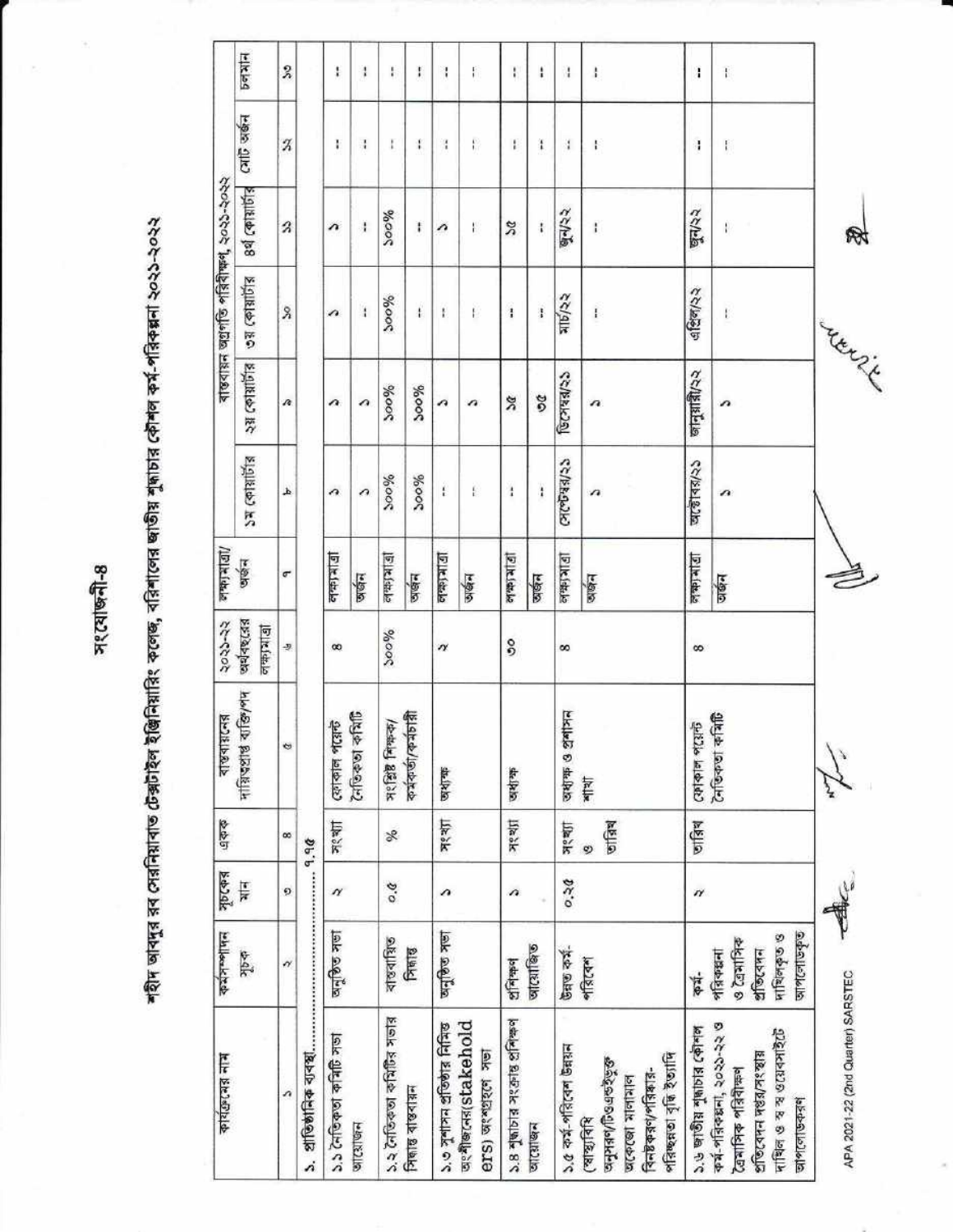| ø<br>ana<br>医外科<br>प्रश्था<br>जस्थि<br>छात्रिश<br>8<br>সূচকের<br>Ę<br>0.36<br>ø<br>A<br>A<br>প্ৰদত্ত পূরকার<br>क्य-शंद्रकल<br>97342120<br>প্ৰকাশিত<br>中心<br>N<br>$\frac{10}{2}$<br>এবং পুরস্কারপ্রান্তদের তালিকা<br>क्रिय-शासकक्षना ওয়েবসাইটে<br>২.১ ২০২১-২২ অর্থ বছরের<br>১.৭ শুদ্ধাচার পুরস্কার প্রদান<br>৩.১ ক্যামপাস ধুমপান ও<br>ওয়েবসাইটে প্ৰকাশ<br>n<br>医食品 | দায়িত্বপ্ৰাপ্ত ব্যক্তি/শদ<br><b>Asiels sigle</b><br>西町 の 降切り | অর্থবছরের<br>s/ologis<br><u>ol ab (di ol</u><br>s<br>N | $1 - 1 - 1$<br>ভাজন<br>¢ | $54$ celations                                 | श्यायार्णेन्न | ०३ (कांग्रांगेंड | 8वें द्वांश्वाणिड | Call sign     | <b>Mitched</b> |
|---------------------------------------------------------------------------------------------------------------------------------------------------------------------------------------------------------------------------------------------------------------------------------------------------------------------------------------------------------------------|---------------------------------------------------------------|--------------------------------------------------------|--------------------------|------------------------------------------------|---------------|------------------|-------------------|---------------|----------------|
|                                                                                                                                                                                                                                                                                                                                                                     |                                                               |                                                        |                          |                                                |               |                  |                   |               |                |
|                                                                                                                                                                                                                                                                                                                                                                     |                                                               |                                                        |                          | d                                              | Æ             | λ                | Z                 | z             | Z              |
|                                                                                                                                                                                                                                                                                                                                                                     |                                                               |                                                        |                          | I.                                             | ŧ             | ŧ                | 00/06/22          |               |                |
|                                                                                                                                                                                                                                                                                                                                                                     |                                                               |                                                        | অর্জন                    | ţ                                              | ł             | I                | ł                 | ţ             | Î              |
|                                                                                                                                                                                                                                                                                                                                                                     |                                                               |                                                        |                          |                                                |               |                  |                   |               |                |
|                                                                                                                                                                                                                                                                                                                                                                     |                                                               | 5/60/00                                                | লম্মাৰা                  | colosloss                                      | ŧ             | ŧ                | Ł                 | ł             | ì              |
|                                                                                                                                                                                                                                                                                                                                                                     |                                                               | $\frac{33}{2}$                                         | छाखन                     | ccc/co/co/o                                    | ł             | ł                | I                 | ï             | ĭ              |
|                                                                                                                                                                                                                                                                                                                                                                     |                                                               |                                                        |                          | (অগ্রাধিকার ভিত্তিতে ন্যুনতম পাঁচটি কার্যক্রম) |               |                  |                   |               |                |
|                                                                                                                                                                                                                                                                                                                                                                     |                                                               | n                                                      | <b>United</b>            | ł                                              | a             | ļ                | ł                 | $\frac{1}{4}$ | ţ              |
| णात्राश्चन<br>মাদক মুক্ত করনে সচেতনতা<br>মুলক সভা আয়োজন।                                                                                                                                                                                                                                                                                                           |                                                               |                                                        | छाखन                     | ŧ                                              | n             | $\ddagger$       | 1                 | ł             | ł              |
| Se<br>0.56<br>$\sqrt{2}$ $\sqrt{2}$<br>৩.২ ছাত্ৰ-ছাত্ৰীদের ফি রশিদ                                                                                                                                                                                                                                                                                                  | হিসাব<br>$C = \sqrt{\frac{1}{2}}$                             | 200%                                                   | Elkish                   | ï                                              | t             | ł                | 700%              | I             | $\mathfrak l$  |
| शास<br>নিষ্টিভকরণ<br>প্ৰদান নিশ্চিতকৰণ                                                                                                                                                                                                                                                                                                                              |                                                               |                                                        | अर्खन                    | $\mathbf{i}$                                   | Î             | I                | ï                 | ł             | ţ.             |
| 生存<br>जन्निथ<br>0.30<br>গ্ৰচাৰকৃত<br>७.७ এনটি র্যাগিং শ্লোগান                                                                                                                                                                                                                                                                                                       |                                                               | cyools                                                 | 三年(特)                    | ł                                              | ł             | choolso          | t                 | ł             | $\mathbf{I}$   |
| निम्छिकद्ग                                                                                                                                                                                                                                                                                                                                                          |                                                               | ०२२                                                    | अर्कन                    | į                                              | í             | ï                | Ï                 | ŧ             | ţ              |
| হিসাৰ শাখা<br>S.<br>23.50<br>বকেয়া বিল<br>७.8 वटकश विमुष्, नानि,                                                                                                                                                                                                                                                                                                   |                                                               | 200%                                                   | 回反体应                     | 96005                                          | 300%          | 900%             | 9600              | 1             | ł              |
| 21414<br>টেলিফোন ও প্যাস বিল প্ৰদান                                                                                                                                                                                                                                                                                                                                 |                                                               |                                                        | ञछन                      | %oog                                           | 300%          | ł                | ı                 | ł             | ł              |
| অধ্যক্ষ<br>Meald<br>0.56<br><b>S</b> K<br>৩.৫ইপটিজিং প্রতিরোধ                                                                                                                                                                                                                                                                                                       |                                                               | л                                                      | লক্ষ্যৰাত্ৰা             | ł                                              | ì             | n                | ì                 | ţ             | ŧ              |
| जात्याजन<br>বিষয়ক আলোচনা সভা।                                                                                                                                                                                                                                                                                                                                      |                                                               |                                                        | अर्थन                    | ł                                              | ī             | ţ                | l                 | ì             | ŧ              |

বি:দ্ৰ: কোন ক্ৰমিকের কাৰ্যক্ৰম প্ৰযোজ্য না হলে তার কারণ মন্তব্য কলামে উল্লেখ করতে হবে।

Maria V

i

**Length** 

 $\mathbb{R}$ 

APA 2021-22 (2nd Quarter) SARSTEC

ä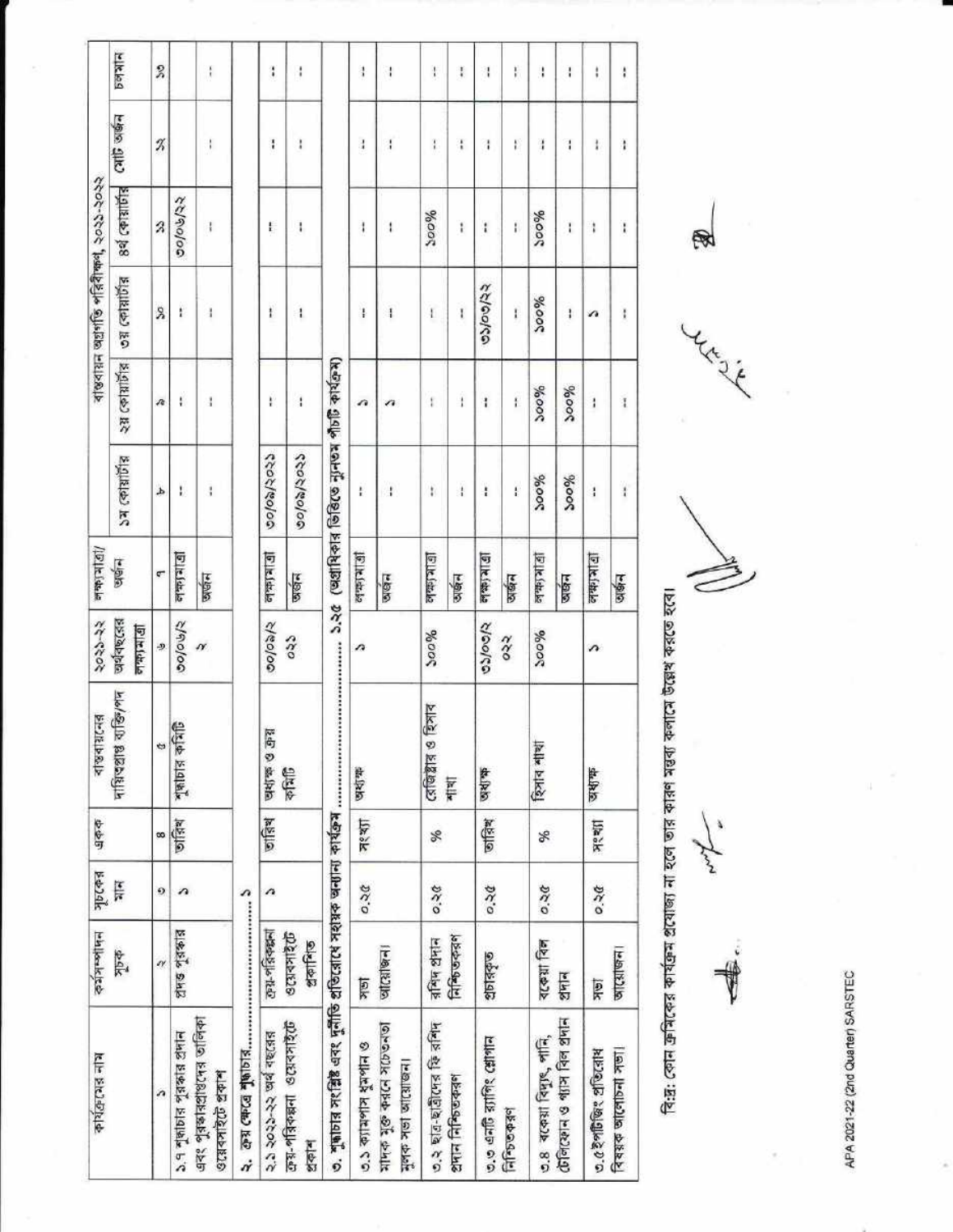সংযোজনী- $a$ 

ই-গড়ৰ্ন্যান্স ও উদ্ভাবন কৰ্মপত্ৰিকল্পনা

| [১.১.১] ই-ফাইলে নোট নিস্পত্তিকৃত<br>[২.১.২] বিভিন্ন প্ৰকাশনা ও তথ্যাদি<br>[২.১.১] তথ্য বাতায়নে সকল সেবা<br>[৩.১.১] কৰ্মপত্তিকপ্পনা বাস্তবায়ন<br>কৰ্মসম্পাদন সূচক<br>সংক্ৰান্ত প্ৰশিক্ষণ আয়োজিত<br>তথ্য বাতায়নে প্ৰকাশিত<br>œ<br>বক্স হালনাগাদকৃত<br>১.১] ই-নথির ব্যবহার বৃদ্ধি<br>শিল্প প্রাঞ্চায়ন<br>কার্যক্রম<br>ø<br>शमनागामकर् |                             | শাং ১৯১৭ | अर्थन           | अभाषाहर    |               |            |                 |
|-----------------------------------------------------------------------------------------------------------------------------------------------------------------------------------------------------------------------------------------------------------------------------------------------------------------------------------------|-----------------------------|----------|-----------------|------------|---------------|------------|-----------------|
|                                                                                                                                                                                                                                                                                                                                         |                             |          |                 |            | 百日            | চলতি মান   | $F = 2$         |
|                                                                                                                                                                                                                                                                                                                                         |                             |          |                 | 200%       | 9604          | 90%        |                 |
|                                                                                                                                                                                                                                                                                                                                         | А                           | ۰        | ¢               | d          | æ             | R          | š               |
|                                                                                                                                                                                                                                                                                                                                         |                             |          | 1511440         | 9604       | 9009          | 90%        | ł               |
|                                                                                                                                                                                                                                                                                                                                         | %                           | л        | अक्षन           | $y_0$ oA   | ł             | ŧ          | ł               |
|                                                                                                                                                                                                                                                                                                                                         | शलनाशास                     | ↷        | <b>Dikidu</b>   | œ          | O             | N          | ŧ               |
|                                                                                                                                                                                                                                                                                                                                         | न्न अध्या                   |          | अर्थन           | ł          | $\frac{1}{2}$ | n          | $P = 4$         |
|                                                                                                                                                                                                                                                                                                                                         | शलनाशास्त्र                 |          | 四次四             | S          | O             | N          | ï               |
|                                                                                                                                                                                                                                                                                                                                         | $\frac{1}{2}$ $\frac{1}{2}$ | Λ        | जखन             | ŧ          | ł             | N          | Mx44            |
|                                                                                                                                                                                                                                                                                                                                         | श्री शिक्षा (१)             |          | <b>Dirtate</b>  | œ          | O             | N          | į               |
|                                                                                                                                                                                                                                                                                                                                         | अश्चा                       | N        | अखन             | i          | ı             | N          | 14129           |
| [৩.১.২] কর্মগরিকল্পনার বাস্তবায়ন                                                                                                                                                                                                                                                                                                       | সভার                        |          | 12  A2          | 8          | O             | N          | Ė               |
| Į<br>অগ্ৰগতি পৰ্যালোচনা সংক্ৰান্ত<br>আয়োজিত<br>[৩.১] ই-গভর্ন্যাঙ্গ ও উদ্ভাবন<br>कर्मशिकक्षना राष्ट्रवाग्नन                                                                                                                                                                                                                             | अ१ श्री                     | N        | जर्खन           | ä          | ł             | $\gamma$   | M <sub>24</sub> |
| [৩.১.৩] কর্মপরিকল্পনার অর্থবার্ষিক                                                                                                                                                                                                                                                                                                      |                             |          | <b>Dikitale</b> | ccoc/coloc | २०/०३/२०२२    | २१/०३/२०२२ | ì               |
| স-মূল্যায়ন প্ৰতিবেদন উৰ্ধাতন<br>কৰ্তৃপক্ষেৱ নিকট প্ৰেৱিত                                                                                                                                                                                                                                                                               | णवित्र                      | ↷        | अर्थन           | ł          | ł             | ł          | Ï               |
| [8.3.3] একটি উদ্ভাবনী ধারনা/ সেবা<br>$[8.5]$ একটি উদ্ভাবনী ধারণা/                                                                                                                                                                                                                                                                       |                             |          | <b>Elkiale</b>  | २४/०२/२०२२ | 202/2022      | 26/08/2022 | $\ddot{i}$      |
| সহজিকরণ/ ক্ষুদ্র উন্নয়ন কার্যক্রম<br>বাস্তবায়িত<br>টলয়ন কাৰ্যক্ৰম বাস্তবায়ন<br>সেবা সহজিকরণ/ সুখ                                                                                                                                                                                                                                    | जन्निय                      | $\gamma$ | জর              | ŧ          | ŧ             | ŧ          | ï               |
| N Tri                                                                                                                                                                                                                                                                                                                                   |                             |          |                 |            | $\Theta$      |            |                 |
|                                                                                                                                                                                                                                                                                                                                         |                             |          |                 | Maria      |               |            |                 |

APA 2021-22 (2nd Quarter) SARSTEC

ä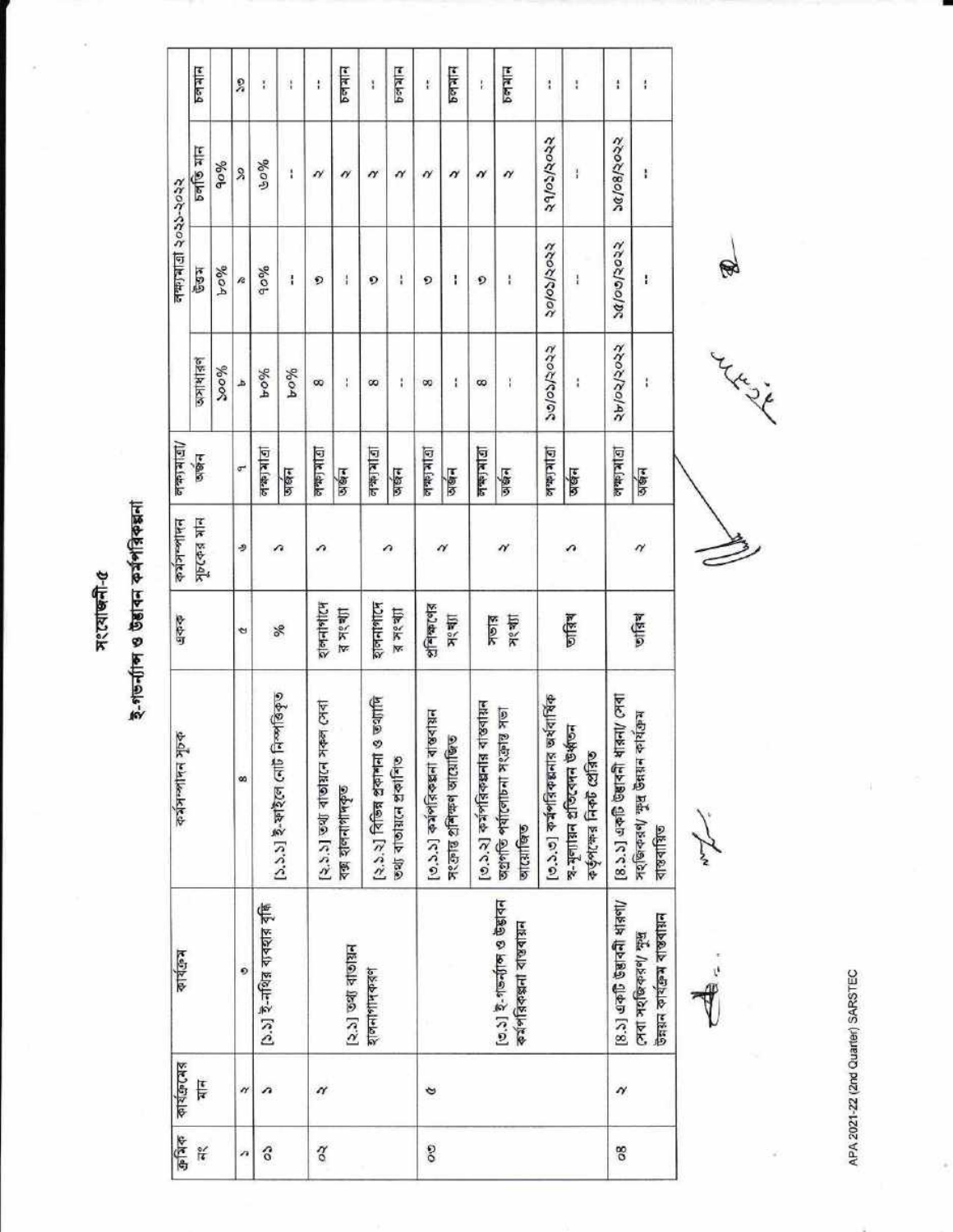मःत्याखनी-७

অভিযোগ প্ৰতিকার ব্যবস্থা সংক্ৰান্ত কর্ম-পরিকল্পনা, ২০২১-২০২২

| कार्यक्रमद्ग     | कार्यक्रम्ब   | 山东                                                                                                             | ogk Mikokte                                        | 4777                  | 1414222          | <b>Gleiber</b> |          |                          |            | $\frac{2}{3}$                  |                            |                  |
|------------------|---------------|----------------------------------------------------------------------------------------------------------------|----------------------------------------------------|-----------------------|------------------|----------------|----------|--------------------------|------------|--------------------------------|----------------------------|------------------|
| <b>S45)</b>      | $\frac{1}{4}$ |                                                                                                                |                                                    |                       | শাধ চক্যবান      | अक्षन          | অসাধারণ  | is de<br>Ç               | <b>B84</b> | $\frac{1}{2}$<br>$\frac{1}{4}$ | <b>CAR FICH</b><br>$B = 5$ | 50746            |
|                  |               |                                                                                                                |                                                    |                       |                  |                | 200%     | 9608                     | 960A       | 90%                            | 90%                        |                  |
|                  | $\gamma$      | ø                                                                                                              | 90                                                 | ٠                     | Ð                | ¢              | b        |                          | æ          |                                | X                          | X                |
| $\frac{1}{2}$    | n             | ১১] অভিযোগ নিৰ্মাত্ত কৰ্মকৰ্তা                                                                                 | ३ जानिल<br>[১.১.১] অনিক ও                          | शलनाशी                |                  | वाका भावा      | $\infty$ | D                        | Ï          | ļ                              | $\mathbf{I}$               | $\frac{1}{4}$    |
| 지수경하지            |               | (অনিক) ও আপিল কৰ্মকৰ্তার<br>তথ্য ওয়েবসাইটে ত্রৈমাসিক<br>ভিত্তিতে হালনাগাদকরণ                                  | ওয়েবসাইটে আপলোডকৃত<br>হালনাগাদকৃত এবং<br>中国中心区 白色 | ऱ् त्रश्शा            | ↷                | जबन            | ١        | ۰                        | ŧ          | $\alpha$                       | ł                          | <b>Prefailed</b> |
| গরিবীক্ষণ ও      | 9             | (२.४) निर्मिष्ठ ममारा अननारेन/                                                                                 |                                                    |                       |                  | 同时的地           | %        | 9604                     | 90%        | 90%                            | $\mathfrak{t}$             | $\frac{1}{4}$    |
| <b>Biolettek</b> |               | নিৰ্মাতি এবং নিৰ্মাত সংক্ৰান্ত<br>অফলাইনে প্ৰাপ্ত আভিযোগ<br>মাসিক প্ৰতিবেদন উৰ্ধ্বতন<br>কর্তৃপক্ষ বরাবর প্রেরণ | [২.১.১] অভিযোগ<br>নিৰ্পত্তিকৃত                     | %                     | $\overline{0}$ . | अर्थन          | %        | Ý.                       | ł.         | $\ddot{\phantom{a}}$           | ł                          | ł                |
|                  |               | [২.২] কৰ্মকৰ্তা/কৰ্মচায়ীদের                                                                                   |                                                    |                       |                  | 四次位位           | 8        | Ö                        | N          | n                              | $\mathfrak{f}$             | $\mathbf{I}$     |
|                  |               | অভিযোগ প্ৰতিকাৰ ব্যবস্থা এবং<br>জিআরএস সফটওয়্যার বিষয়ক<br>প্ৰশিক্ষণ আয়োজন                                   | (२.२.১) धनिकन<br>আয়োজত                            | शिक्षकारवाड़<br>जश्या | n                | अर्कन          | ŧ        | ĵ                        | N          | ì                              | ţ                          | Petated          |
|                  |               | (২.৩) বৈমাসিক ভিত্তিতে                                                                                         |                                                    |                       |                  | 1712/4/2       | $\infty$ | O                        | N          | n                              | ŧ                          | $\mathbf{i}$     |
|                  |               | পরিবীক্ষণ প্রতিবেদন উর্ধ্বতন<br>পরিবীক্ষণ এবং ত্রৈমাসিক<br>কৰ্তৃপক্ষের নিকট প্রেরণ                             | २७.४ टियानिक<br>প্ৰতিবেদন প্ৰেৰিত                  |                       | ↷                | अर्थन          | ţ.       | ŧ                        | H          | î                              | ŧ                          | Pelatin          |
|                  |               | (২.৪) অভিযোগ প্ৰতিকার                                                                                          |                                                    |                       |                  | 同时安局           | $\gamma$ | $\overline{\phantom{a}}$ | ł          | ŧ                              | î                          | ţ                |
|                  |               | তেওকহোভারণণের সমন্ত্রে<br>ব্যবস্থাপনা বিষয়ে<br>অবহিতকরণ সভা                                                   | (২.৪.১) সভা অনুষ্ঠিত                               | <b>Jikabk</b><br>klak | 9.0              | अर्जन          | I.       | $\boldsymbol{\theta}$    | ŧ          | $\mathord{\uparrow}$           | ŧ                          | ł                |
|                  |               | -3.                                                                                                            |                                                    | ζ                     |                  |                | Ł        |                          |            |                                |                            |                  |

APA 2021-22 (2nd Quarter) SARSTEC

Maria in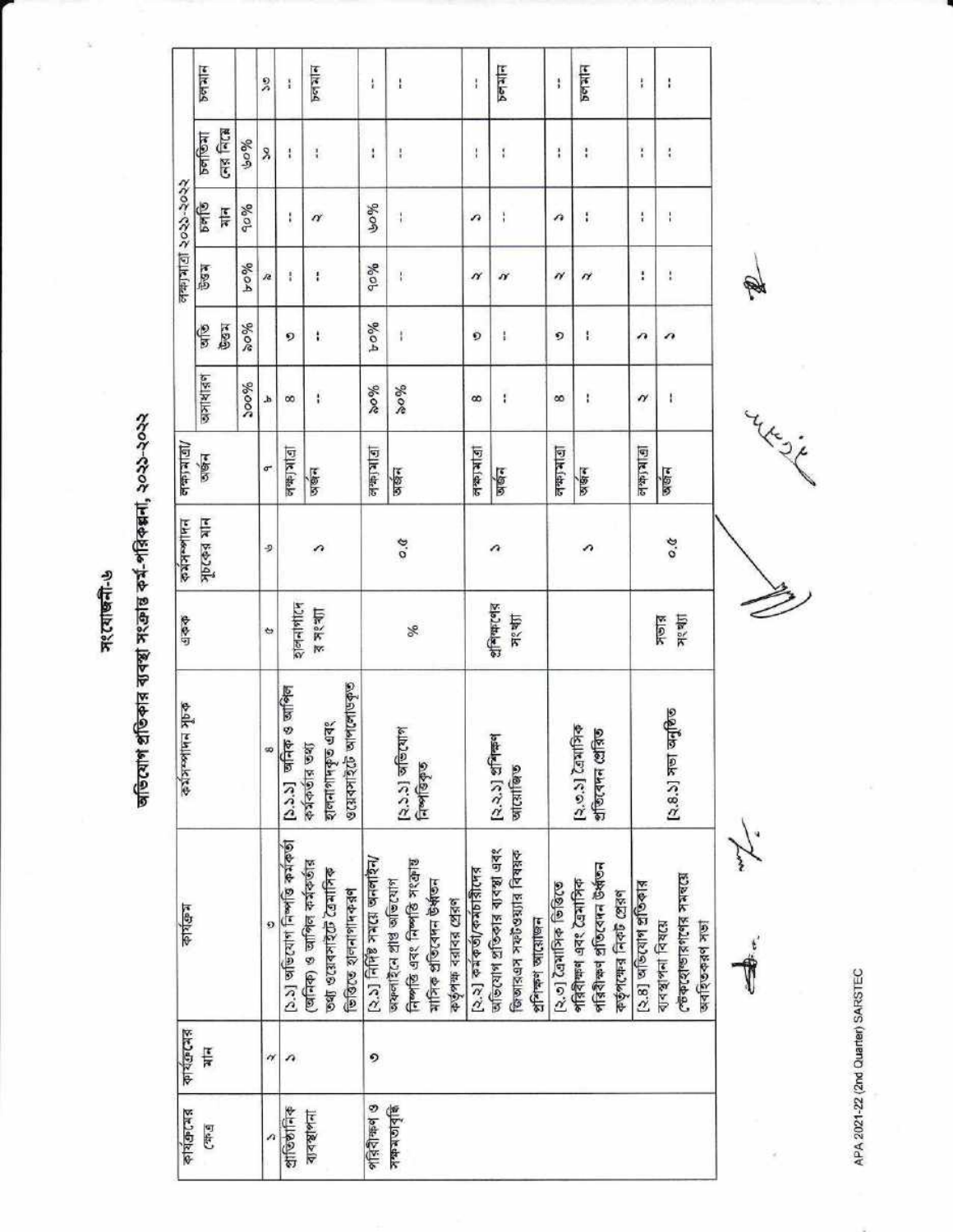प्रश्यालनी-१

F

সেবা প্ৰদান প্ৰতিশ্ৰুতি ৰাস্তৰায়ন কৰ্ম-পৱিকল্পনা, ২০২১-২০২২

| 하지만대회 | कार्यक्षम                                          | कर्वतन्त्रान्ति मृष्टक         | 444                                       | Hilasktt          | $1 D$   $x$   sks ks |           |             |                                | लक्काबा २०२२-२०२२    |                                      |                |
|-------|----------------------------------------------------|--------------------------------|-------------------------------------------|-------------------|----------------------|-----------|-------------|--------------------------------|----------------------|--------------------------------------|----------------|
|       |                                                    |                                |                                           | সূচকের মান        | অর্জন                | प्रशासाहर | <b>GES</b>  | <b>Reg</b>                     | palia<br>Į           | <b>CAR FICH</b><br>$P = \frac{1}{2}$ | $P = 2$        |
|       |                                                    |                                |                                           |                   |                      | 300%      | 96089       | %04                            | 90%                  | 9609                                 |                |
|       | O                                                  | œ                              | ∾                                         | D                 | ď                    | ه         |             | n                              |                      | Ş,                                   | L              |
|       | ১.১] সেবা প্রদান প্রতিশ্রুতি                       |                                |                                           |                   | الكالح لطدات         | %oog      | 96.00       | %04                            | 900%                 | ł                                    | ţ              |
|       | পরিবীক্ষণ কমিটির সিদ্ধান্ত<br>ৰাস্তবায়ন           | ১.১.১] সিদ্ধান্ত বাস্তবায়িত   | Sp                                        | $\overline{v}$ .o | धाक्षम               | 200%      | ŧ           | ł.                             | ţ                    | ł                                    | ł              |
|       | sfeege<br>21414<br>$[3.3]$ $C14$                   | $[0.3,5]$ <b>SCRATIZE</b> $20$ | शुलनागरिम                                 |                   | <b>Dirical</b>       | 8         | 9           | $\mathbf{I}$                   | ŧ                    | ł                                    | ł              |
|       | 6389<br>হালনাগাদকরণ<br>देवभागिक                    | ত্রিমাসিকে হালনাগাদকূত         | $\frac{1}{2}$ $\frac{1}{2}$ $\frac{1}{2}$ |                   | जर्छन                | ĭ         | $\mathbf i$ |                                | $\frac{1}{2}$        | ł                                    | PQ             |
|       | (২.১) সেবা প্রদান প্রতিবূতি [১.১.১] প্রশিক্ষণ      |                                | প্ৰশিক্ষণের                               |                   | 1915年4月              | œ         | Q           | n                              | л                    | ł                                    | ł              |
|       | বিষয়ক প্ৰশিক্ষণ আয়োজন                            | আয়োজিত                        | ग्रश्चा                                   | o                 | অর্জন                | ţ         | i           | N                              | $\mathbf{I}$         | ł                                    | $b$ ellelled   |
|       | [२.२] म्या शमान विश्वत्य                           | [১.৩.১] অবহিতকরণ সভা           |                                           |                   | <b>Diricts</b>       | n         | Ω           | $\begin{array}{c} \end{array}$ | ł                    | ł                                    | ï              |
|       | अवश्टिकव्रूण अर्जा आस्थिन<br>েটকহোভারগণের সমন্বয়ে | अनुशिष                         | সভার<br>সংখ্যা                            | 0.6               | अर्थन                | ţ         |             | ł                              | $\ddot{\phantom{a}}$ | I                                    | $\overline{1}$ |

In the

Literate

B